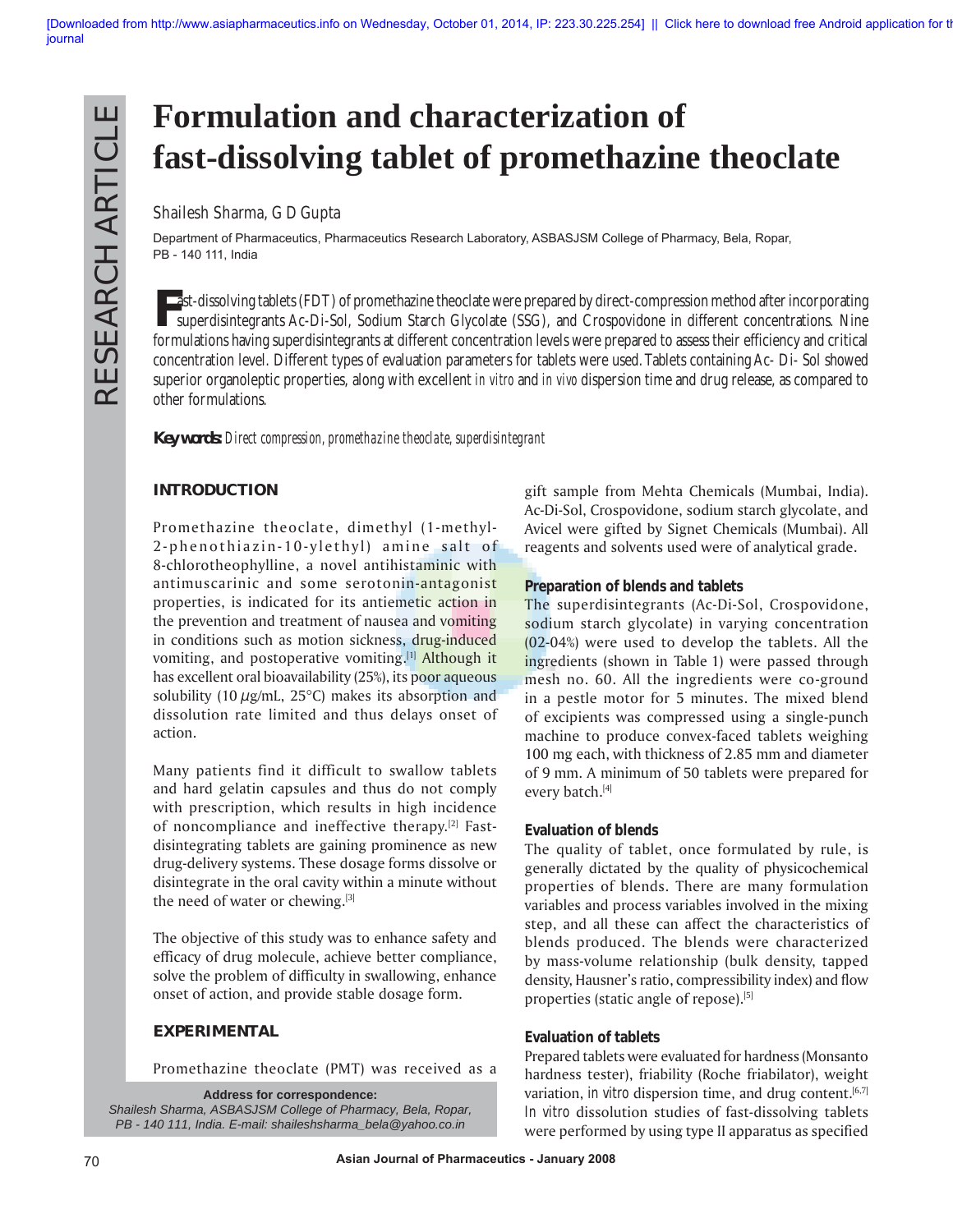in United State Pharmacopoeia at 100 rpm; and Sorenson's buffer (pH, 6.8), 900 mL, was used as dissolution medium. Temperature of dissolution medium was maintained at  $37^{\circ}$ C  $\pm$  0.5 $^{\circ}$ C. Aliquot of dissolution medium was withdrawn at a specific time interval and it was filtered. Absorption of filtered solution was checked by UV spectroscopy (Shimadzu, Japan), and drug content was determined from standard calibration curve. Dissolution rate was studied for all designed formulations and conventional tablet.[8]

#### **RESULT AND DISCUSSION**

The use of superdisintegrants for preparation of fast-dissolving tablets is highly effective and commercially feasible. These superdisintegrants accelerate disintegration of tablets by virtue of their ability to absorb a large amount of water when exposed to an aqueous environment. The absorption of water results in breaking of tablets and therefore faster disintegration. This disintegration is reported to have an effect on dissolution characteristics as well.

Prepared fast-dissolving tablet gets dispersed in the mouth quickly and releases the drug early as compared to its formulated conventional tablet. Three different superdisintegrants - Ac-D-Sol, Crospovidone, and sodium starch glycolate - were tried to achieve fast dispersion of tablets. Blends evaluated [Table 2] were found to have excellent flowability as determined by angle of repose and compressibility-flowability correlation data. However, tablets containing Ac-Di-Sol showed the fastest



**Figure 1:** *In vitro* disintegration of formulation F3



Figure 2: *In vitro* dissolution profile of prepared formulations

disintegration, as shown in Figure 1. Characteristics of tablets are tabulated in Table 2. *In vitro* dissolution studies [Figure 2] for F3 confirmed the results. F3 tablet showed good dissolution efficiency and rapid dissolution. The study shows that the dissolution rate of promethazine theoclate can be enhanced to a great extent by direct-compression

#### **Table 1: Formulation of fast-dissolving tablet of promethazine theoclate**

| <b>Formulation ingredients</b> | F1 | F2 | F3 | F4 | F5 | F <sub>6</sub> | F7 | F8 | F9 |
|--------------------------------|----|----|----|----|----|----------------|----|----|----|
| Promethazine theoclate         | 25 | 25 | 25 | 25 | 25 | 25             | 25 | 25 | 25 |
| Ac-Di-Sol                      | ⌒  | 3  | 4  | -  |    |                |    |    |    |
| Crospovidone                   |    |    |    |    |    |                |    |    |    |
| Sodium starch glycolate        |    |    |    |    |    |                |    |    |    |
| Avicel Ph 102                  | 20 | 20 | 20 | 20 | 20 | 20             | 20 | 20 | 20 |
| Lactose                        | 25 | 25 | 25 | 25 | 25 | 25             | 25 | 25 | 25 |
| Mannitol                       | 25 | 24 | 23 | 25 | 24 | 23             | 25 | 24 | 23 |
| Mg. Stereate                   |    |    |    |    |    |                |    |    |    |
| Talc                           |    |    |    |    |    |                |    |    |    |

**Table 2: Evaluation of fast-dissolving tablet of promethazine theoclate**

| <b>Formulation parameters</b>        | F <sub>1</sub> | F <sub>2</sub> | F3     | F4     | F5     | F6     | F7     | F8     | F9     |
|--------------------------------------|----------------|----------------|--------|--------|--------|--------|--------|--------|--------|
| Bulk density (gm/cm <sup>3</sup> )   | 0.418          | 0.424          | 0.431  | 0.421  | 0.398  | 0.403  | 0.416  | 0.422  | 0.428  |
| Tapped density (gm/cm <sup>3</sup> ) | 0.469          | 0.473          | 0.475  | 0.465  | 0.439  | 0.441  | 0.468  | 0.461  | 0.472  |
| Hausners ratio                       | 1.122          | 1.115          | 1.102  | 1.104  | 1.103  | 1.094  | 1.125  | 1.092  | 1.102  |
| Compressibilty Index (%)             | 10.874         | 10.359         | 9.263  | 9.462  | 9.339  | 8.616  | 11.111 | 8.459  | 9.322  |
| Angle of repose $(°)$                | 25.35          | 24.89          | 23.44  | 26.34  | 25.42  | 26.13  | 24.19  | 25.27  | 24.54  |
| Weight (mg)                          | 101.24         | 100.46         | 100.54 | 101.19 | 101.08 | 100.36 | 100.03 | 100.59 | 101.25 |
| Hardness ( $kg/cm2$ )                | $2.5\,$        | 2.4            | 2.4    | 2.7    | 2.6    | 2.4    | 2.6    | 2.6    | 2.5    |
| Friability (%)                       | 0.87           | 0.92           | 0.093  | 0.078  | 0.082  | 0.091  | 0.088  | 0.86   | 0.71   |
| Disintegration time (sec)            | 78.51          | 66.38          | 52.17  | 79.06  | 68.15  | 55.28  | 83.05  | 75.34  | 67.81  |
| Swelling time (sec)                  | 65.23          | 51.38          | 49.02  | 68.29  | 55.56  | 51.21  | 72.59  | 68.33  | 61.27  |
| % Drug release (5 min)               | 45.093         | 67.139         | 72.571 | 40.531 | 61.719 | 68.091 | 32.498 | 56.496 | 65.369 |